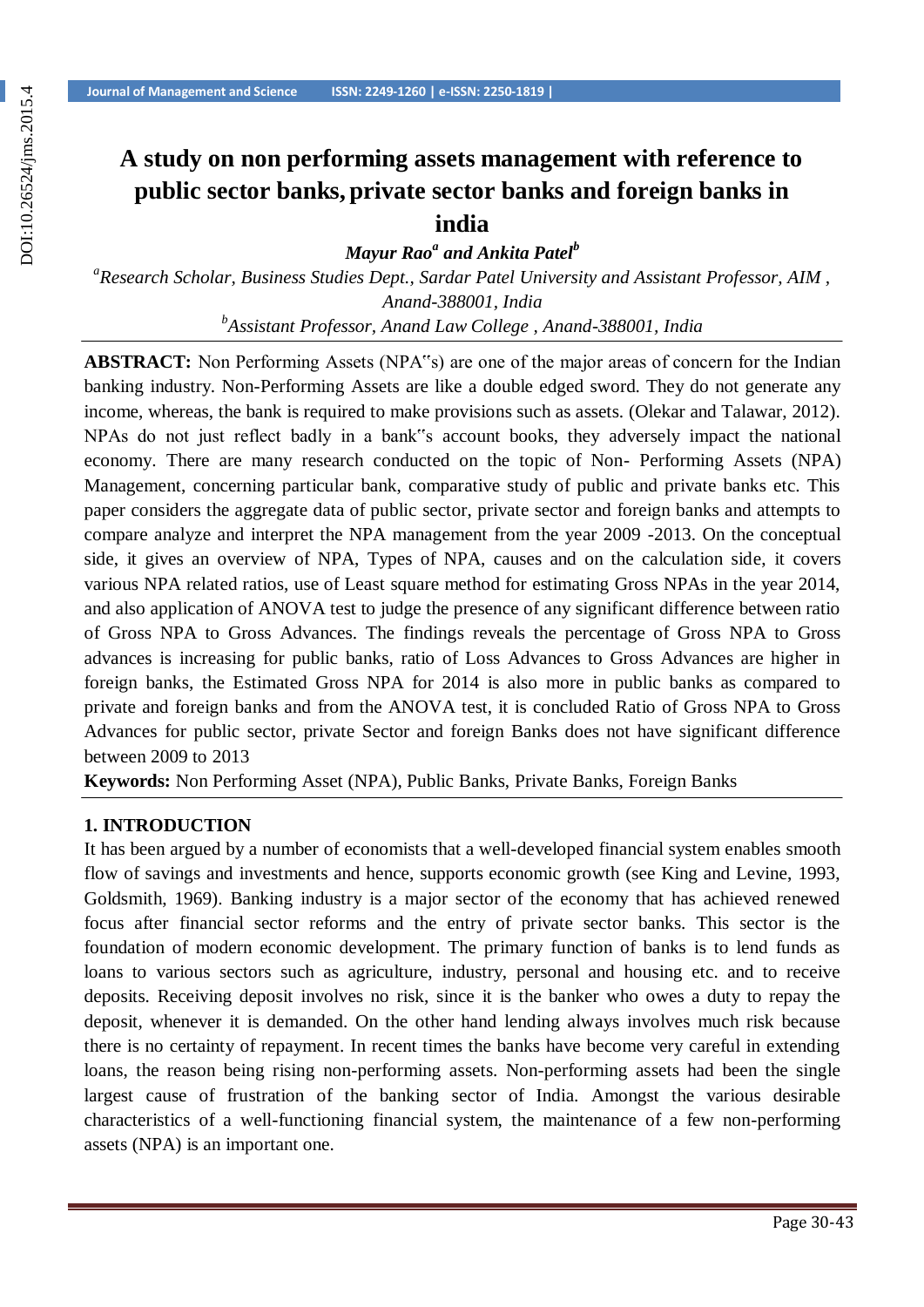## **2. NON –PERFORMING ASSET- CONCEPT**

A **Non-Performing Asset** (NPA) is defined as a credit facility in respect of which the interest and/or installment of principal has remained "past due" for a specified period of time.

In India, the definition of NPAs has changed over time. According to the Narasimham Committee Report (1991), those assets (advances, bills discounted, overdrafts, cash credit etc.) for which the interest and/or installment of principal remains due for a period of four quarters (180 days) should be considered as NPAs.

With an aim of moving towards the international best practices and ensuring greater transparency, a standard criterion of "90 days" overdue norm was fixed for identification of NPA from the FY ending March, 2004 in the Indian financial system. Thus, as per present convention, a non-performing asset refers to a loan or an advance where:

- $\triangleright$  Interest and/or installment of principal remain overdue for a period of more than 90 days in respect of a term loan,
- $\triangleright$  The account remains "out of order" for a period of more than 90 days, in respect of an Overdraft/Cash Credit (OD/CC),
- $\triangleright$  The bill remains overdue for a period of more than 90 days in the case of bills purchased and discounted,
- $\triangleright$  Interest and/or installment of principal remains overdue for two harvest seasons but for a period not exceeding two half years in the case of an advance granted for agricultural purposes, and
- $\triangleright$  Any amount to be received remains overdue for a period of more than 90 days in respect of other accounts

## **3. NORMS FOR ASSET CLASSIFICATION/ CLASSIFICATION OF NPA**

# **The loan accounts in Banks are classified into four categories. Out of these four categories, the following three categories are considered as NPAs:-**

## **a) Sub-standard Assets**

Before 31 March 2001, sub-standard asset was classified as NPA for a period not exceeding two years but with effect from 31 March 2001, a sub-standard asset which has remained NPA for a period less than or equal to 18 months. With effect from 31 March 2005 the norms have been further squeeze and a sub-standard asset would be one, which has remained NPA for a

period less than or equal to 12 months.

In such cases, the current net worth of the borrower/ guarantor or the current market value of the security charged is not enough to ensure recovery of the dues to the banks in full.

## **b) Doubtful Assets**

Before 31 March 2001, doubtful asset was remained NPA for a period exceeding two years but with effect from 31 March 2001, it had remained NPA for a period exceeding 18 months. With effect from March 31, 2005, the norms have been further squeeze, and an asset would be classified as doubtful if it remained in the sub-standard category for 12 months.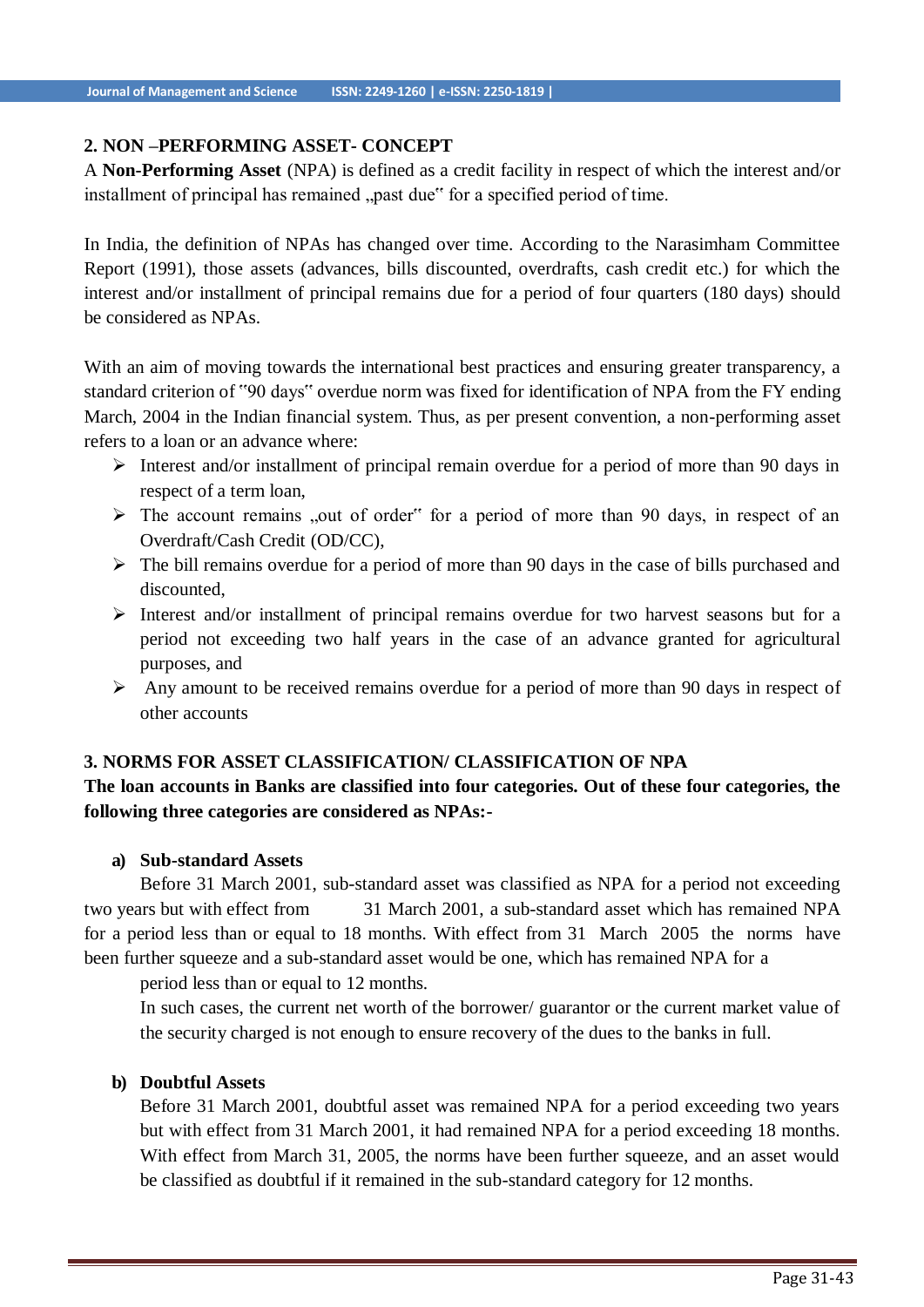#### **c) Loss Assets:**

A loss asset is one where loss has been identified by the bank or internal or external auditors or the RBI inspection but the amount has not been written off wholly. In other words, such an asset is considered uncollectible and of such little value that its continuance as a bankable asset is not warranted although there may be some salvage or recovery value.

However, only those advances are classified as loss assets where no security is available. In accounts where some security / ECGC /DICGC cover is available, these accounts are not reported under loss assets.

The fourth category of loan accounts, which is not included in NPA categories - is Standard Assets. Standard Asset is one which does not disclose any problems and which does not carry only normal risk attached to the business.

According to the RBI guidelines, as and when an asset becomes a NPA, such advances would be first classified. However, it needs to be noted that the asset classification is only for the purpose of computing the amount of provision that needs to be made with respect to bank advances.

## **4. CAUSES FOR NPA**

|   | <b>Borrower</b>  |           |   | <b>Bank</b>                            |           |   | <b>Other</b>                                |
|---|------------------|-----------|---|----------------------------------------|-----------|---|---------------------------------------------|
| ➤ | <b>Too</b>       | ambitious |   | $\triangleright$ Poor credit appraisal |           |   | $\triangleright$ Lack of infrastructure     |
|   | Project          |           | ➤ | Non inspection of unit                 |           |   | $\triangleright$ Lack of Government support |
| ➤ | Heavy borrowing  |           | ⋗ | Defective                              | lending   |   | Government policies                         |
| ➤ | Poor             | credit    |   | process                                |           | ➤ | Changes related to Banking                  |
|   | collection       |           | ➤ | Lack of trained staff                  |           |   | amendments                                  |
| ➤ | Poor             | quality   | ➤ | System overloaded                      |           | ➤ | <b>Natural Calamities</b>                   |
|   | management       |           |   | Lack of commitment                     |           |   | Recession and variation in                  |
| ➤ | Willful Default  |           |   | to recovery                            |           |   | economic conditions.                        |
| ⋗ | Depend on Single |           | ➤ | Lack<br>of                             | technical |   |                                             |
|   | customer         |           |   | support                                |           |   |                                             |
| ➤ | Fail<br>to       | bring     | ➤ | Inefficient                            | recovery  |   |                                             |
|   | required Fund    |           |   | system                                 |           |   |                                             |
| ➤ | of<br>Lack       | Proper    |   |                                        |           |   |                                             |
|   | Planning         |           |   |                                        |           |   |                                             |

#### **Table 1. Causes for Non Performing Asset (NPA)**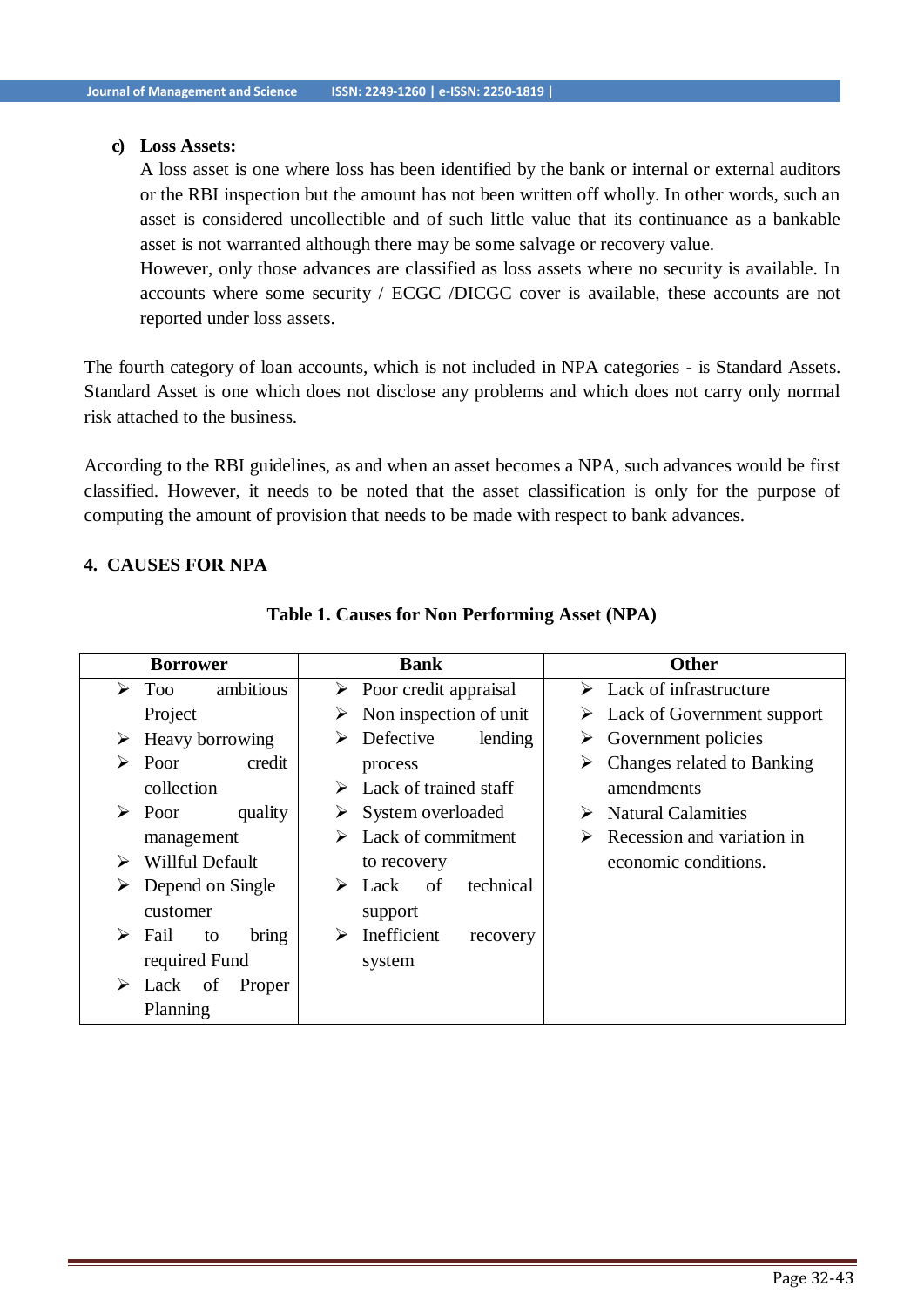#### **5. LITERATURE REVIEW**

There are many studies conducted on the issue of Non Performing Asset Management in Indian Banks, following is the review of few literatures about the NPA Practices and Management conducted for Banks in India.

**Narula and Singla (2014)** evaluate the non – performing assets of Punjab National Bank and its impact on profitability & to see the relation between total advances, Net Profits, Gross & Net NPA. The study uses the annual reports of Punjab National Bank for the period of six years from 2006-07 to 2011-12. These papers conclude that there is a positive relation between Net Profits and NPA of PNB. It is because of the mismanagement on the side of bank.

**Arora and Ostwal (2014)** conducted study on "Unearthing the Epidemic of Non-Performing Assets: A Study of Public and Private Sector Banks" which deals with the concept of Non-performing assets and analyze the classification of loan assets of public and private sector banks. It also explores the comparison of loan assets of Public sector and private sector banks. The study concluded that private sectors improving due to decline in NPAs ratio compare to Public sector banks due to recovery management done in NPAs and suggest that there is need to check the NPAs of public sector banks so that Indian banking system becomes efficient.

**Srinivas K T (2013)** emphasis on identify the Non-performing assets at Commercial banks in India. This paper highlights the various general reasons which convert advances/ assets into NPA and also give suitable suggestion on findings to overcome the mentioned problem.

**Sikdar and Makkad (2013)** this paper provide insight on the role of NPA in risk frame work of selected Indian commercial banks and try to put forward the means of interpreting credit risk from existing levels of bank NPAs. Further, research highlights the significant steps taken and procedures implemented by major Indian commercial banks, within the public and private sector, towards recovery of loans and advances falls into the NPA bracket. The research for the present paper is based on extensive study of annual publications on performance of public sector and private sector commercial banks by the Indian Banks Association (IBA). Further, annual reports of commercial banks in focus for the year ending March 2012 have been studied. The study conclude that problem of NPAs can be tackled only with proper credit assessment and risk management mechanism.

**Olekar and Talawar (2012)** studied NPA management with reference to Karnatak central cooperative bank ltd., where they described conceptual data about NPA and on the other hand, they calculated few NPA related ratios and used trend projection method to predict next year advances for the bank. Their finding includes the considerable reduction of NPA for the bank and some suggestions for recovery of NPA.

**Malyadri and Sirisha (2011)** this study examine the NPA of Public Sector banks and Private sector banks of weaker sections for the period seven years in India. The secondary data compiled from Report on Trends and Progress of Banking in India, 2004-10 which has been analyzed by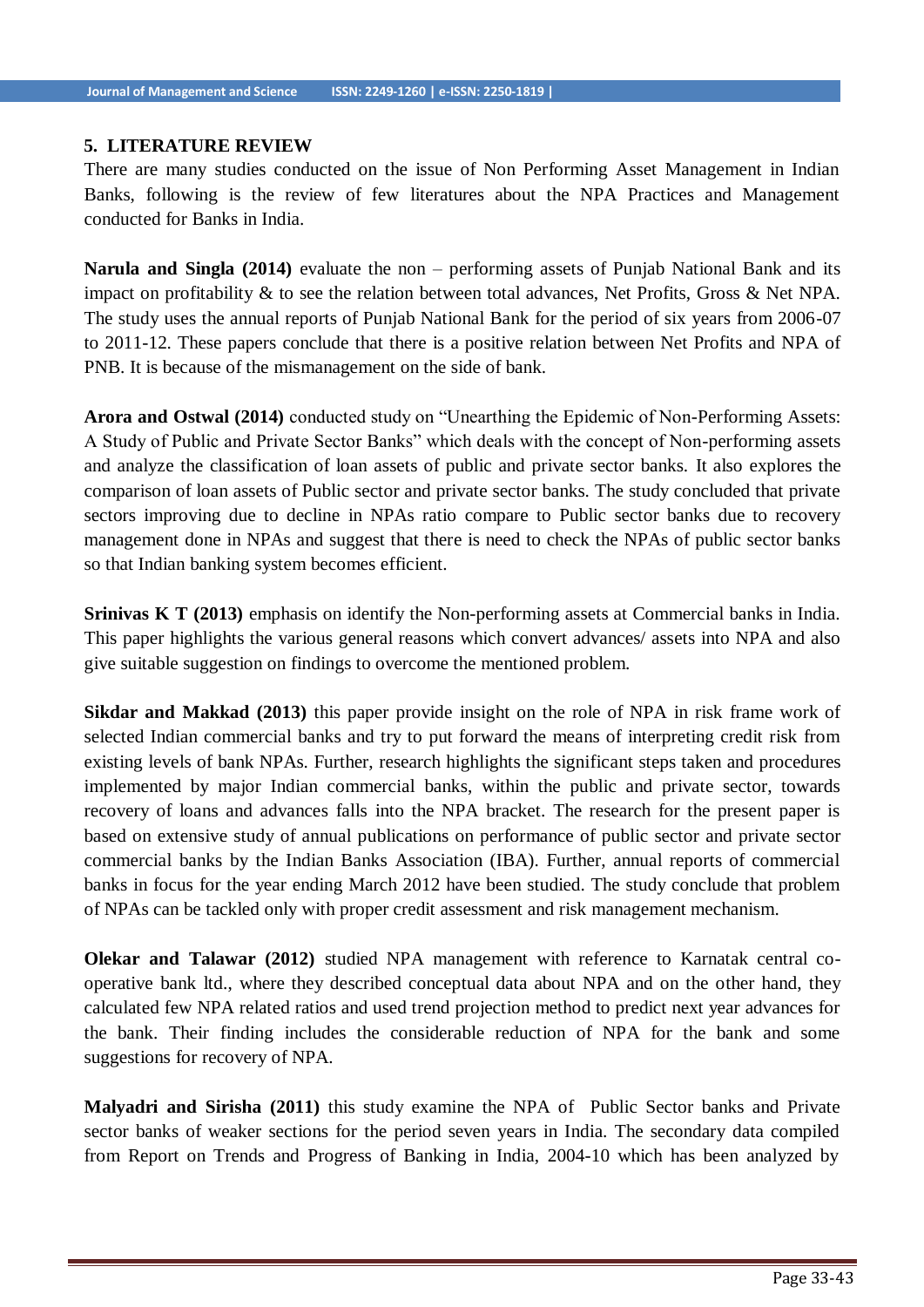statistical tool such as percentages and compound Annual Growth rate. This study reveals that the public sector banks have achieved a greater penetration compared to the private sector banks.

**Kaur and Saddy (2011)** in the research paper entitled "A Comparative Study of Non-Performing Assets of Public and Private Sector Banks" an attempt is made to clarify the concept of NPA, the factors contributing to NPAs, the magnitude of NPAs, reasons for high NPAs and their impact on Indian banking operations. Besides capital to risk weight age assets ratio of Public and Private sector banks, management of credit risk and measures to control the threat of NPAs are also discussed*.*

**Hosmani and Hudagi (2011)** conducted study on "Unearthing the Epidemic of Non Performing Assets with Reference to Public Sector Banks in India" an empirical and descriptive in nature which shows the magnitude and trend of Public Sector banks in India and found that there is a slight improvement in the asset quality reflected by decline in the diverse NPA percentage. The study concluded that NPA is an important parameter for assessing financial performance of banks in terms of profitability, liquidity and economies of scale in operation and banks has to take timely action against degradation of good performing assets.

**Meenakshi and Mahesh (2010)** this exploratory paper examines the trends of NPAs at global level - One interesting observation is that most of the countries that fall under the higher "NPA/Total Loan" ratio Category are in the Asian region & Also examine India from various magnitudes and also identification of the problem & recovery mechanism to a great extent. It also show that NPA in the priority sector is higher than non – priority sector. The paper also discusses the role of joint liability groups (JLGs) or self help groups (SHGs) in enhancing the loan recovery rate.

## **6. OBJECTIVES OF THE STUDY**

- 1. To study the concept, types, causes of Non Performing Assets (NPA) in Banks.
- 2. To analyze and interpret various NPA related ratios for aggregates of Public Sector, Private Sector and Foreign Banks in India from 2009-2013.
- 3. To use Least Square method for projecting the amount of NPA in the year 2014 for Public Sector, Private Sector and Foreign Banks in India and interpret the same.
- 4. To test that is there any significant differences between ratio of Gross NPA to Gross Advances for aggregates of Public Sector, Private Sector and Foreign Banks in India from 2009-2013.
- 5. To summarize the findings derived from the study.

# **7. HYPOTHESIS**

**Null Hypothesis (H0):** The Ratio of Gross NPA to Gross Advances for Public sector, Private Sector and Foreign Banks does not differ significantly from the year 2009 to 2013

**Alternate Hypothesis (H1):** The Ratio of Gross NPA to Gross Advances for Public sector, Private Sector and Foreign Banks differ significantly from the year 2009 to 2013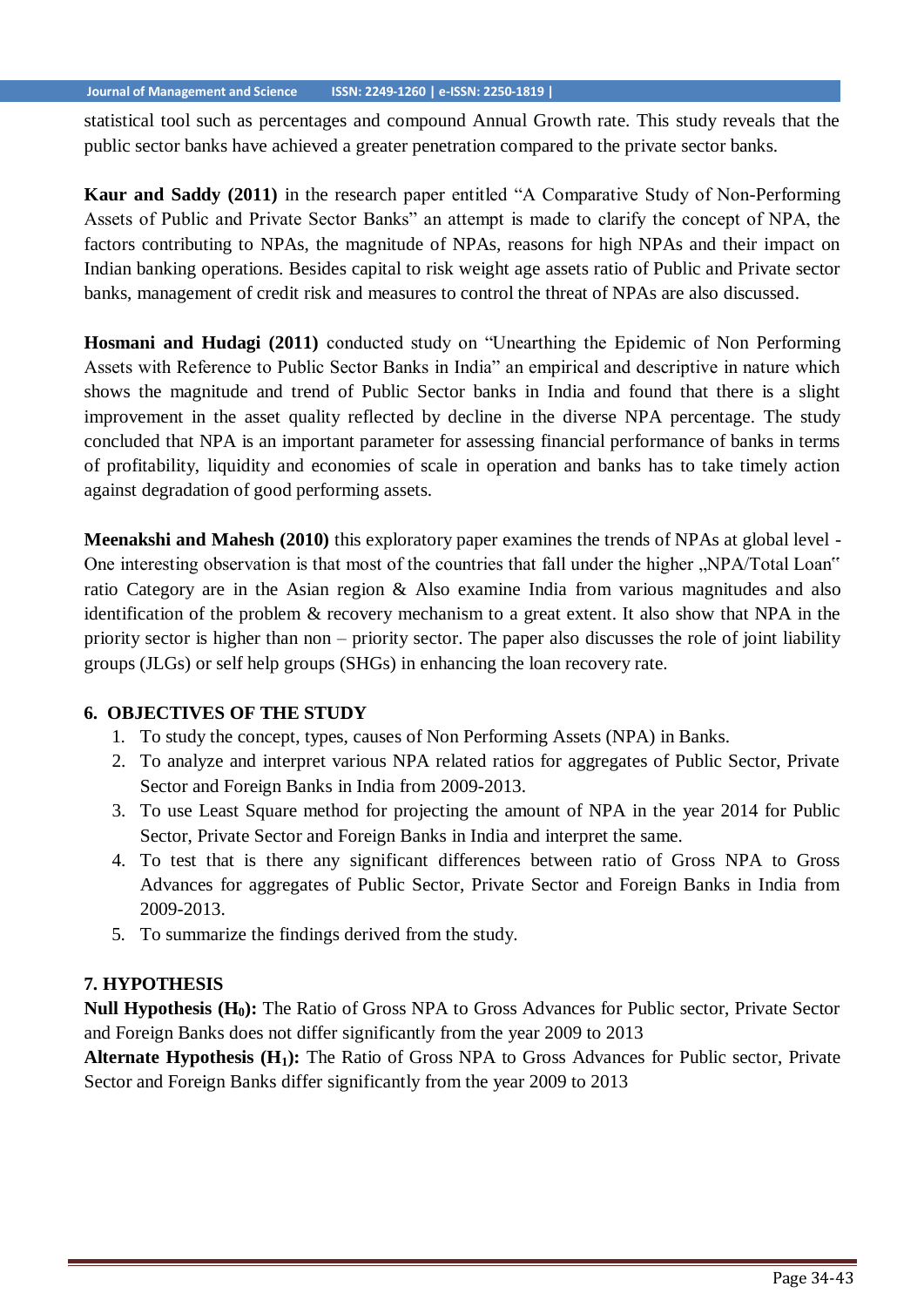## **8. METHODOLOGY OF STUDY**

The Analysis in the paper is done on the total i.e. aggregate data starting from 2009 to 2013 for making comparison between Public sector Banks, Private Sector Banks and Foreign Banks on the overall basis. This helped us to derive the findings and conclusions -sector wise.

8.1 **Population:** Banking industry is taken for the study, where aggregate data related to NPA for Public sector Banks, Private Sector Banks and Foreign Banks is used.

#### **8.2 Research Design**

Descriptive research design is used for the study

## **8.3 Data Collection**

Data used in the paper is secondary, which is compiled from Reserve Bank of India (RBI) website, and from review of Literature.

#### **8.4 Data Analysis Tools**

Tools include Ratio analysis, application of Least Square Method and use of SPSS.

#### **8.5 Time- Period of the Paper**

5year"s Aggregate data from 2009 to 2013 is used for the study

#### **9. ANALYSIS AND INTERPRETATION**

## **9.1 Ratios Related to Non Performing Asset (NPA)**

**9.1.1 Total Gross NPA to Total Gross Advances**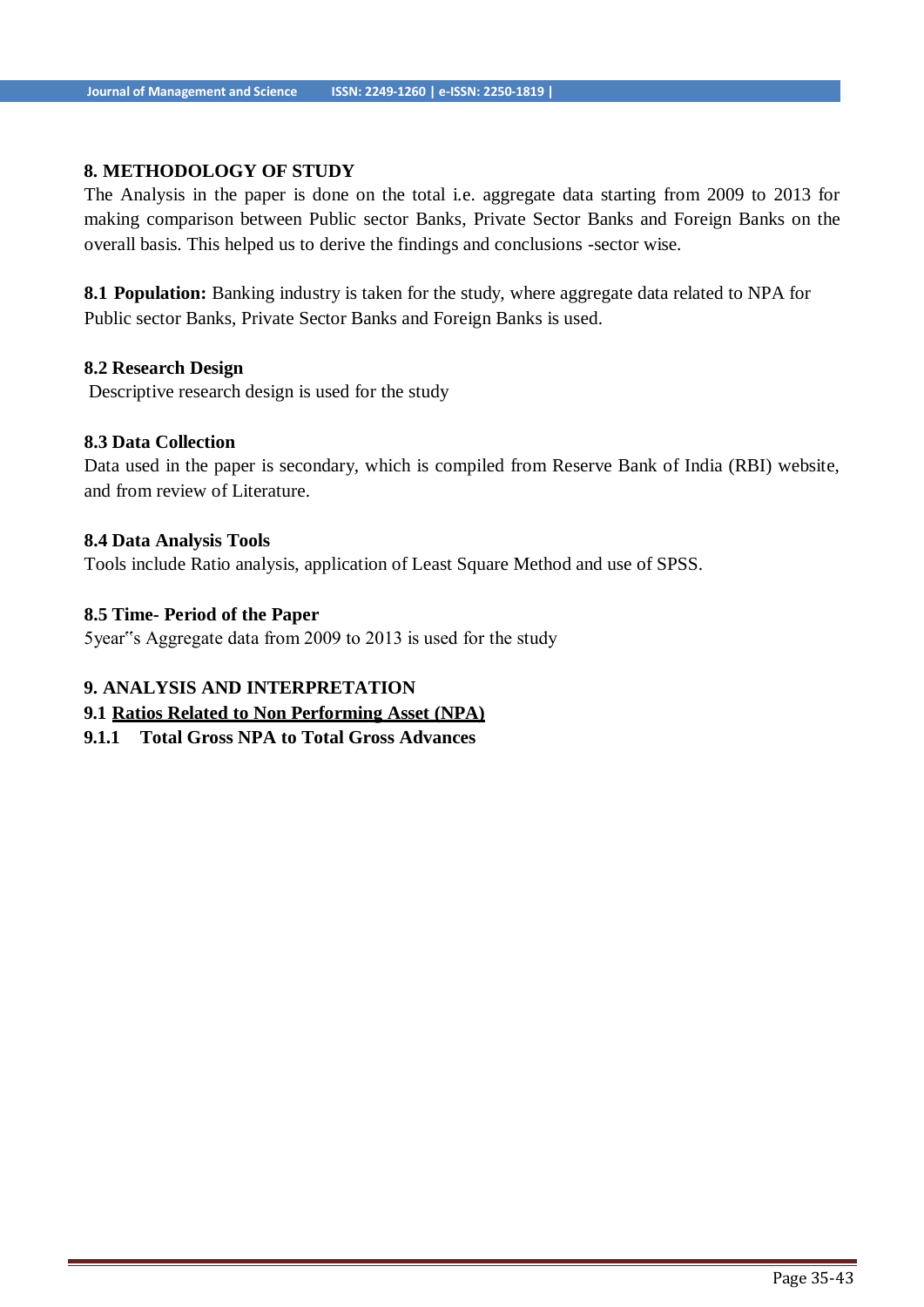| <b>Bank Name</b>                      | Year | <b>Gross</b><br><b>NPAs</b> | <b>Total Gross</b><br><b>Advances</b> | <b>Percent Share</b> |
|---------------------------------------|------|-----------------------------|---------------------------------------|----------------------|
|                                       | 2009 | 440.32                      | 20,986.33                             | 2.1                  |
|                                       | 2010 | 572.93                      | 25,124.39                             | 2.28                 |
| <b>Public Sector</b><br><b>Banks</b>  | 2011 | 710.8                       | 30,599.53                             | 2.32                 |
|                                       | 2012 | 1,124.89                    | 35,503.89                             | 3.17                 |
|                                       | 2013 | 1,558.90                    | 40,558.74                             | 3.84                 |
|                                       | 2009 | 168.9                       | 5,200.77                              | 3.25                 |
|                                       | 2010 | 173.87                      | 5,851.10                              | 2.97                 |
| <b>Private Sector</b><br><b>Banks</b> | 2011 | 179.75                      | 7,329.53                              | 2.45                 |
|                                       | 2012 | 183.21                      | 8,812.16                              | 2.08                 |
|                                       | 2013 | 199.92                      | 10,466.65                             | 1.91                 |
|                                       | 2009 | 72.94                       | 1,697.14                              | 4.3                  |
|                                       | 2010 | 71.28                       | 1,674.39                              | 4.26                 |
| <b>Foreign Banks</b>                  | 2011 | 50.65                       | 1,993.21                              | 2.54                 |
|                                       | 2012 | 62.92                       | 2,347.32                              | 2.68                 |
|                                       | 2013 | 79.72                       | 2,686.12                              | 2.97                 |

**Table 2: Total Gross NPA to Total Gross Advances (Rs In Billions) As on 31st March**

**(Source:** <http://www.rbi.org.in/scripts/PublicationsView.aspx?id=15501>**)**

## **9.1.1.1 Interpretation:**

The Ratio of Gross NPA to Gross Advances for Public sector banks is increasing and decreasing ratio of Private sector Banks, while the phenomenal decrease in ratio is observed for Foreign Banks too, it can be seen the ratio in Private sector banks for 2012 and 2013 as compared to other banks is less, showing the efforts taken by Private Banks.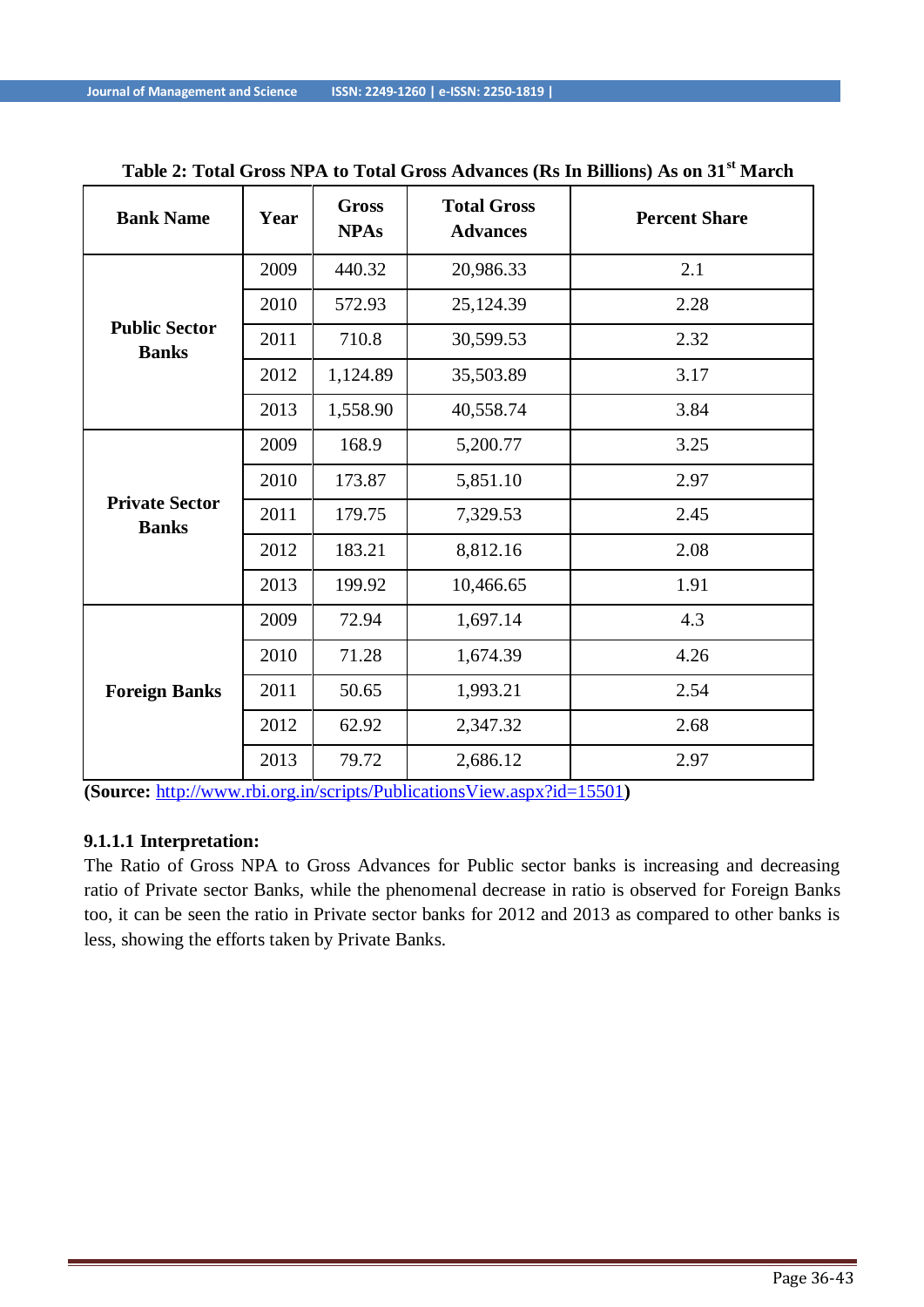# **9.1.2 Sub Standard Advances to Total Gross Advances**

| <b>Bank Name</b>                      | Year | <b>Sub-Standard</b><br><b>Advances</b> | <b>Total Gross</b><br><b>Advances</b> | <b>Percent</b><br><b>Share</b> |
|---------------------------------------|------|----------------------------------------|---------------------------------------|--------------------------------|
|                                       | 2009 | 195.21                                 | 20,986.33                             | 0.93                           |
|                                       | 2010 | 276.85                                 | 25,124.39                             | 1.1                            |
| <b>Public Sector Banks</b>            | 2011 | 336.12                                 | 30,599.53                             | 1.1                            |
|                                       | 2012 | 603.76                                 | 35,503.89                             | 1.7                            |
|                                       | 2013 | 765.89                                 | 40,558.74                             | 1.89                           |
|                                       | 2009 | 105.27                                 | 5,200.77                              | 2.02                           |
|                                       | 2010 | 86.78                                  | 5,851.10                              | 1.48                           |
| <b>Private Sector</b><br><b>Banks</b> | 2011 | 44                                     | 7,329.53                              | 0.6                            |
|                                       | 2012 | 51.33                                  | 8,812.16                              | 0.58                           |
|                                       | 2013 | 58.54                                  | 10,466.65                             | 0.56                           |
|                                       | 2009 | 58.74                                  | 1,697.14                              | 3.46                           |
|                                       | 2010 | 49.3                                   | 1,674.39                              | 2.94                           |
| <b>Foreign Banks</b>                  | 2011 | 18.65                                  | 1,993.21                              | 0.94                           |
|                                       | 2012 | 20.78                                  | 2,347.32                              | 0.89                           |
|                                       | 2013 | 28.82                                  | 2,686.12                              | 1.07                           |

#### **Table 3. Sub Standard Advances to Total Gross Advances (Rs in Billions) As on 31st March**

**(Source:** <http://www.rbi.org.in/scripts/PublicationsView.aspx?id=15501>**)**

## **9.1.2.1 Interpretation:**

The Ratio of sub- standard advances to Gross Advances is showing increasing trend for Public sectors against decreasing trend for Private sector Banks and also for Foreign Banks (except in 2013). Still the situation for Private Banks is better than other Banks, considering the ratio nearby 0.6 from three consecutive years starting from 2011.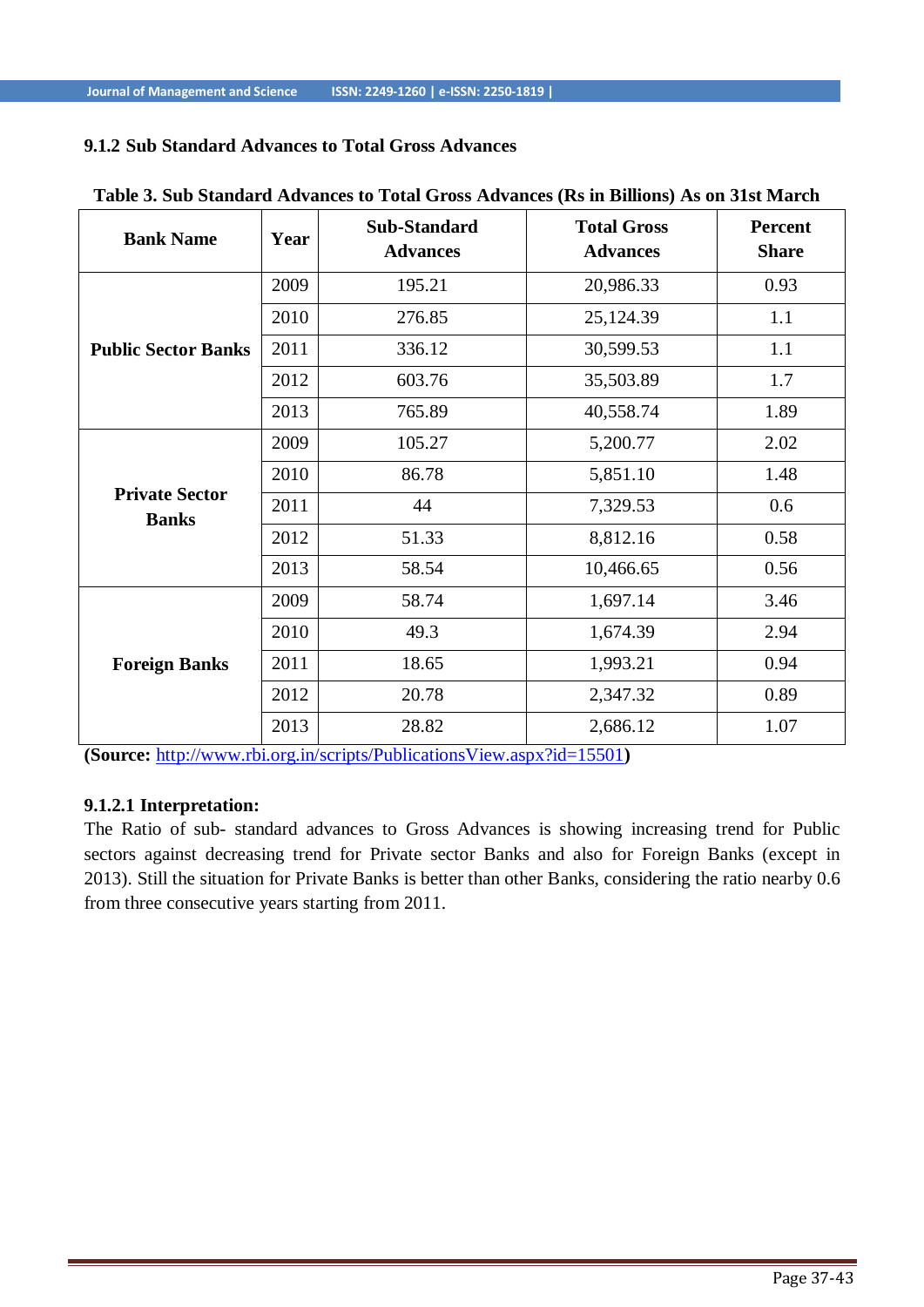## **9.1.3 Doubtful Advances to Total Gross Advances**

| <b>Bank Name</b>            | Year | <b>Doubtful Advances</b> | <b>Total Gross Advances</b> | <b>Percent Share</b> |
|-----------------------------|------|--------------------------|-----------------------------|----------------------|
|                             | 2009 | 207.08                   | 20,986.33                   | 0.99                 |
|                             | 2010 | 246.79                   | 25,124.39                   | 0.98                 |
| <b>Public Sector Banks</b>  | 2011 | 319.55                   | 30,599.53                   | 1.04                 |
|                             | 2012 | 470.75                   | 35,503.89                   | 1.33                 |
|                             | 2013 | 734.85                   | 40,558.74                   | 1.81                 |
|                             | 2009 | 50.18                    | 5,200.77                    | 0.96                 |
|                             | 2010 | 65.43                    | 5,851.10                    | 1.12                 |
| <b>Private Sector Banks</b> | 2011 | 107.36                   | 7,329.53                    | 1.46                 |
|                             | 2012 | 103.16                   | 8,812.16                    | 1.17                 |
|                             | 2013 | 110.69                   | 10,466.65                   | 1.06                 |
|                             | 2009 | 10.04                    | 1,697.14                    | 0.59                 |
|                             | 2010 | 14.41                    | 1,674.39                    | 0.86                 |
| <b>Foreign Banks</b>        | 2011 | 21.13                    | 1,993.21                    | 1.06                 |
|                             | 2012 | 22.32                    | 2,347.32                    | 0.95                 |
|                             | 2013 | 27.51                    | 2,686.12                    | 1.02                 |

# **Table 4. Doubtful Advances to Total Gross Advances (Rs in Billions) As on 31st March**

**(Source:** [http://www.rbi.org.in/scripts/PublicationsView.aspx?id=15501](http://www.rbi.org.in/scripts/PublicationsView.aspx?id=15501))**)**

## **9.1.3.1 Interpretation:**

The Ratio of Doubtful advances to Gross Advances for Public, Private and Foreign Sector Banks is showing increasing trend, while the ratio started decreasing since 2012 in case of Private Banks and some reduction is also observed in 2012 for Foreign Banks. Overall the situation of Foreign Banks is better against other Banks.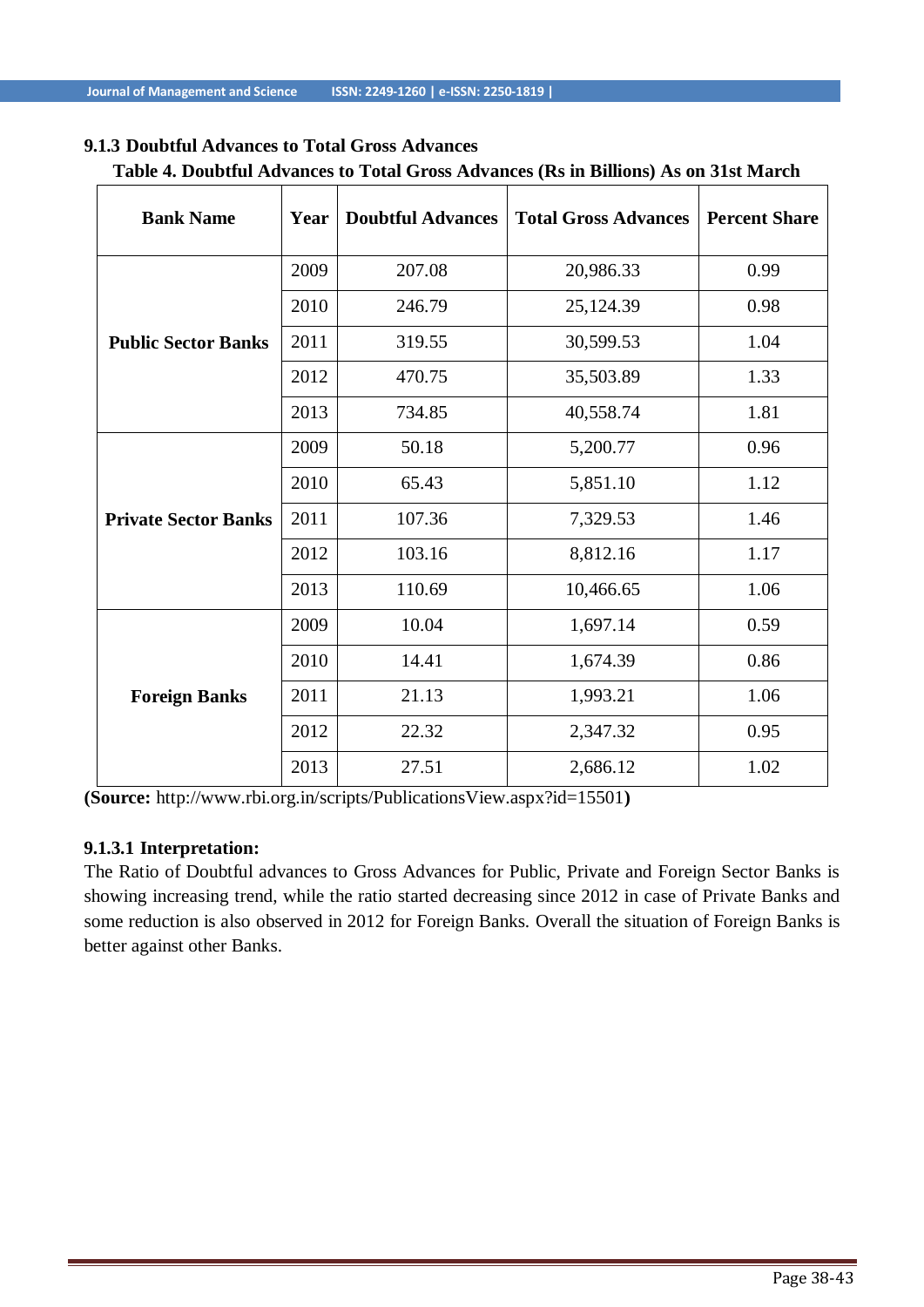## **9.1.4 Loss Advances to Total Gross Advances**

| <b>Bank Name</b>            | Year | <b>Loss Advances</b> | <b>Total Gross Advances</b> | Percentage |
|-----------------------------|------|----------------------|-----------------------------|------------|
|                             | 2009 | 38.03                | 20,986.33                   | 0.18       |
|                             | 2010 | 49.28                | 25,124.39                   | 0.2        |
| <b>Public Sector Banks</b>  | 2011 | 55.14                | 30,599.53                   | 0.18       |
|                             | 2012 | 50.37                | 35,503.89                   | 0.14       |
|                             | 2013 | 58.15                | 40,558.74                   | 0.14       |
|                             | 2009 | 13.45                | 5,200.77                    | 0.26       |
|                             | 2010 | 21.66                | 5,851.10                    | 0.37       |
| <b>Private Sector Banks</b> | 2011 | 28.39                | 7,329.53                    | 0.39       |
|                             | 2012 | 28.72                | 8,812.16                    | 0.33       |
|                             | 2013 | 30.69                | 10,466.65                   | 0.29       |
|                             | 2009 | 4.16                 | 1,697.14                    | 0.25       |
|                             | 2010 | 7.57                 | 1,674.39                    | 0.45       |
| <b>Foreign Banks</b>        | 2011 | 10.87                | 1,993.21                    | 0.55       |
|                             | 2012 | 19.82                | 2,347.32                    | 0.84       |
|                             | 2013 | 23.39                | 2,686.12                    | 0.87       |

# **Table 5. Loss Advances to Total Gross Advances (Rs in Billions) As on 31st March**

## **9.1.4.1 Interpretation:**

The Ratio of Loss Advances to Gross Advances is showing increasing trend in case of Foreign Banks and is fluctuating for Private Banks, while stabilized for Public Banks for 2012 & 2013. Overall it is observed the ratio of loss advances to Gross advances is lesser in Public Banks against other Banks.

#### **9.2 Least Square method**

# **9.2.1 Use of Least Square Method for Predicting Gross NPAs for 2014 Table 6 Public Sector Banks**

| Year | Y<br>(Rs. Billions)<br><b>Gross NPAs</b> | $\mathbf X$<br>$(Year - 2011)$ | XY        | $\mathbf{X}^2$ |
|------|------------------------------------------|--------------------------------|-----------|----------------|
| 2009 | 440.32                                   | $-2$                           | $-880.64$ |                |
| 2010 | 572.93                                   | - 1                            | $-572.93$ |                |
| 2011 | 710.8                                    | 0                              |           |                |
| 2012 | 1,124.89                                 |                                | 1124.89   |                |
| 2013 | 1,558.90                                 | 2                              | 3117.8    |                |
|      | 4,407.84                                 |                                | 2789.12   | 10             |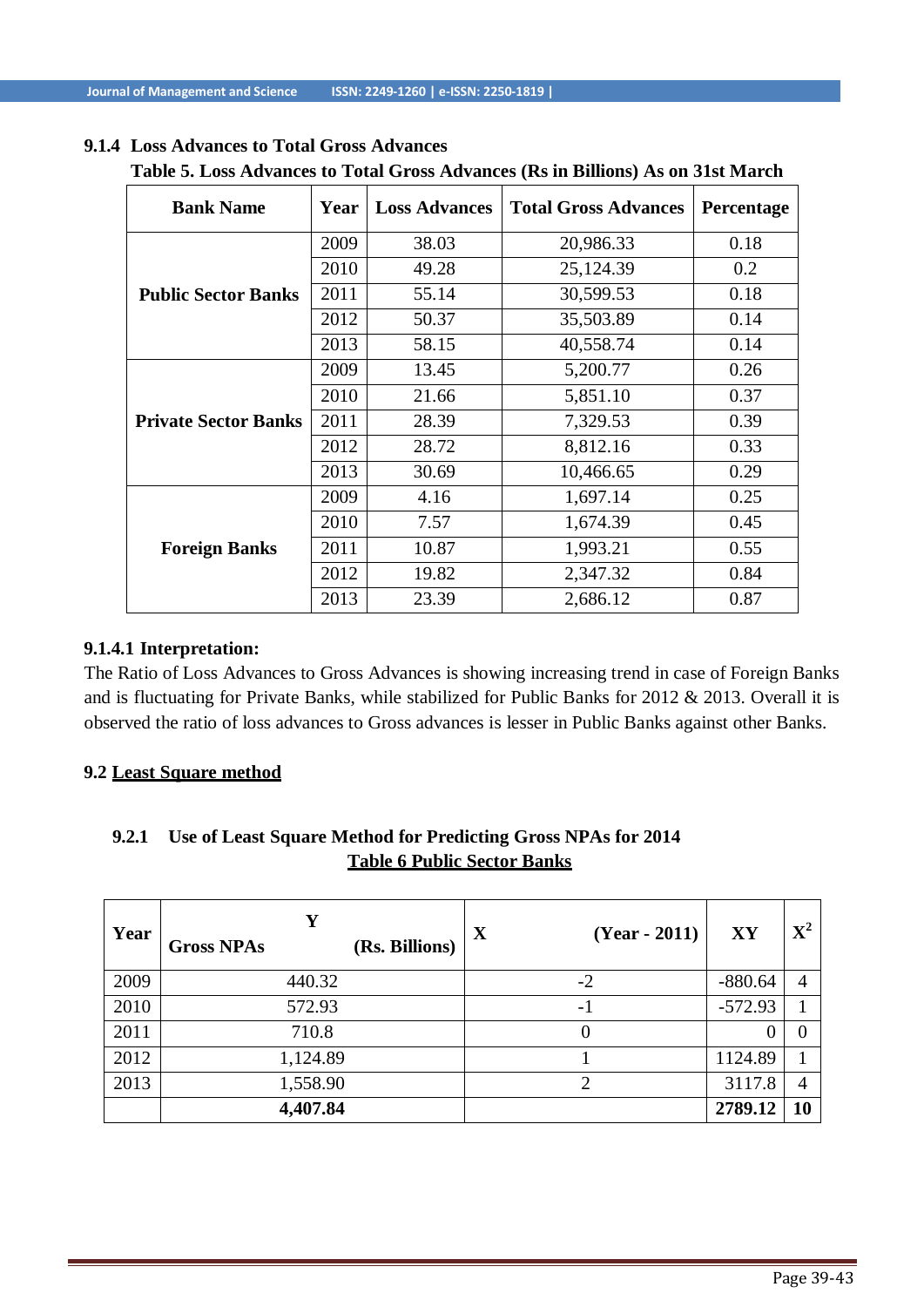$n=5$ Straight line Equation  $y = a + b x$  $b = \sum XY / \sum X^2 = 278.912$  $a = \sum y / n = 881.568$  $y = a + b x$ y= 881.568 + 278.912 *x*

y 2014= 881.568 + 278.912(3) **y 2014 = Rs. 1718.304 Billion**

#### **9.2.1.1 Interpretation:**

From the use of least square method the Gross NPA for Public Sector Banks will rise by Rs. 1718.304 Billion for the year 2014, which was 1,558.90 Billion for the year 2013.

| Year | Y<br>(Rs. Billions)<br><b>Gross NPAs</b> | X<br>$(Year - 2011)$ | XY        | ${\bf X}^2$ |
|------|------------------------------------------|----------------------|-----------|-------------|
| 2009 | 168.9                                    | $-2$                 | $-337.8$  | 4           |
| 2010 | 173.87                                   | $-1$                 | $-173.87$ |             |
| 2011 | 179.75                                   | O                    |           |             |
| 2012 | 183.21                                   |                      | 183.21    |             |
| 2013 | 199.92                                   | ◠                    | 399.84    | 4           |
|      | 905.65                                   |                      | 71.38     | 10          |

## **9.2.2 Use of Least Square Method for Predicting Gross NPAs for 2014 Table 7 Private Sector Banks**

 $n=5$ Straight line Equation  $y = a + b x$ 

 $b = \Sigma XY / \Sigma X^2 = 7.138$ 

 $a=\sum y / n = 181.13$ 

**y 2014 = Rs. 202.544 Billion**  $y = a + b x$ y= 181.13 + 7.138 *x*  $y\ 2014 = 181.13 + 7.138(3)$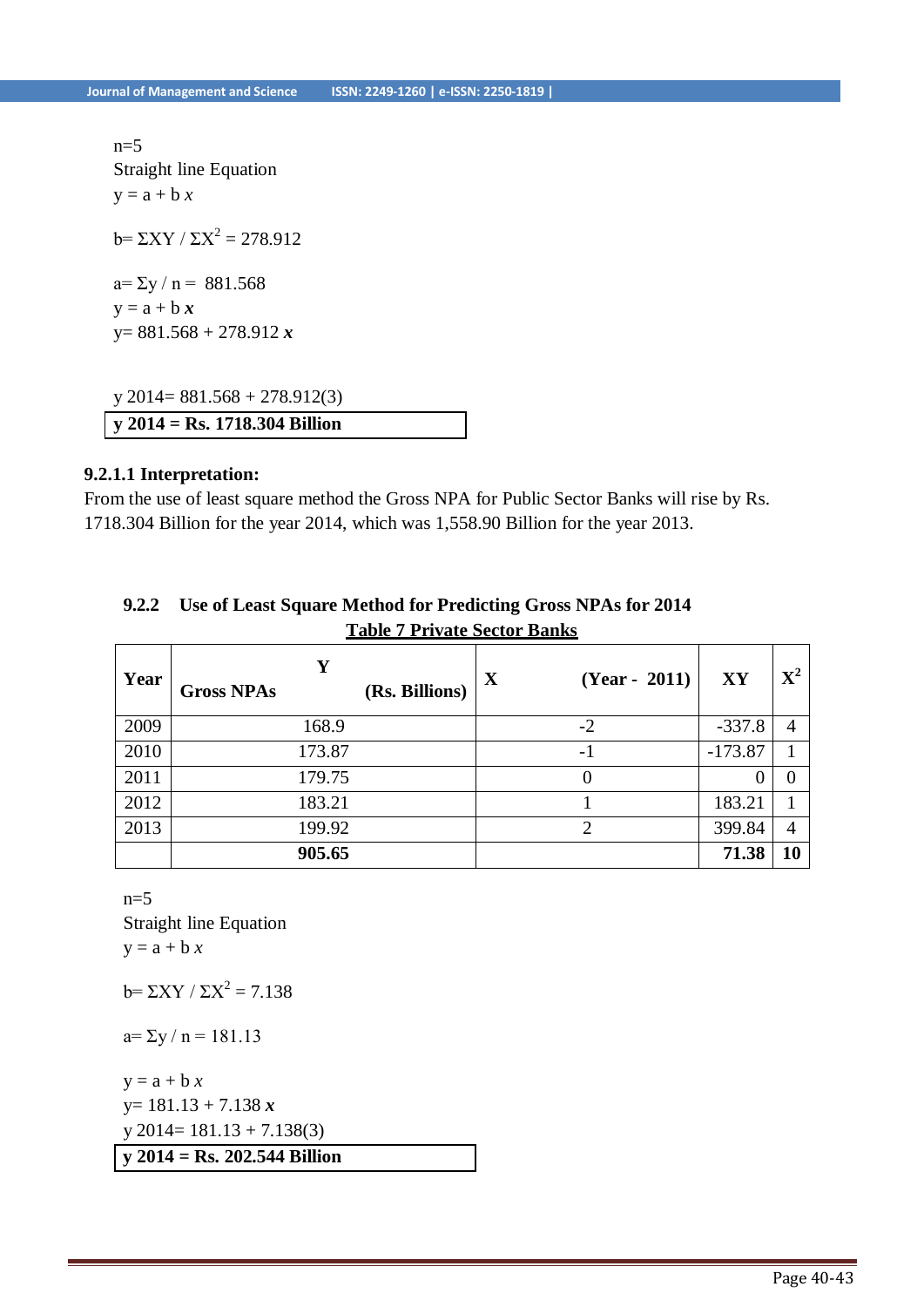#### **9.2.2.1 Interpretation:**

From the use of least square method the Gross NPA for Private Sector Banks will rise by Rs. 202.544 Billion for the year 2014, which was 199.92 Billion for the year 2013.

# **9.2.3 Use of Least Square Method for Predicting Gross NPAs for 2014 Table 8 Foreign Banks**

| Year | v<br>(Rs. Billions)<br><b>Gross NPAs</b> | X<br>$(Year - 2011)$        | XY        | ${\bf X}^2$ |
|------|------------------------------------------|-----------------------------|-----------|-------------|
| 2009 | 72.94                                    | $-2$                        | $-145.88$ | 4           |
| 2010 | 71.28                                    | $-1$                        | $-71.28$  |             |
| 2011 | 50.65                                    |                             |           |             |
| 2012 | 62.92                                    |                             | 62.92     |             |
| 2013 | 79.72                                    | $\mathcal{D}_{\mathcal{L}}$ | 159.44    | 4           |
|      | 337.51                                   |                             | 5.2       |             |

 $n=5$ 

Straight line Equation  $y = a + b x$ 

 $b = \sum XY / \sum X^2 = 0.52$ 

 $a = \Sigma y / n = 67.502$ 

 $y = a + b x$ y= 67.502+ 0.52 *x*

**y 2014 = Rs. 69.062 Billion**  $y$  2014= 67.502 + 0.52(3)

## **9.2.3.1 Interpretation:**

From the use of least square method the Gross NPA for Foreign Banks will rise by Rs. 69.062 Billion for the year 2014, which was 79.72 Billion for the year 2013.

## **9.3 Analysis of Variance (ANOVA)**

**Table 9 Ratio of Total Gross NPA to Total Gross Advances**

| Year |      | Public sector Bank   Private sector Bank   Foreign sector Bank |      |
|------|------|----------------------------------------------------------------|------|
| 2009 | 2.1  | 3.25                                                           | 4.3  |
| 2010 | 2.28 | 2.97                                                           | 4.26 |
| 2011 | 2.32 | 2.45                                                           | 2.54 |
| 2012 | 3.17 | 2.08                                                           | 2.68 |
| 2013 | 3.84 | 191                                                            | 2.97 |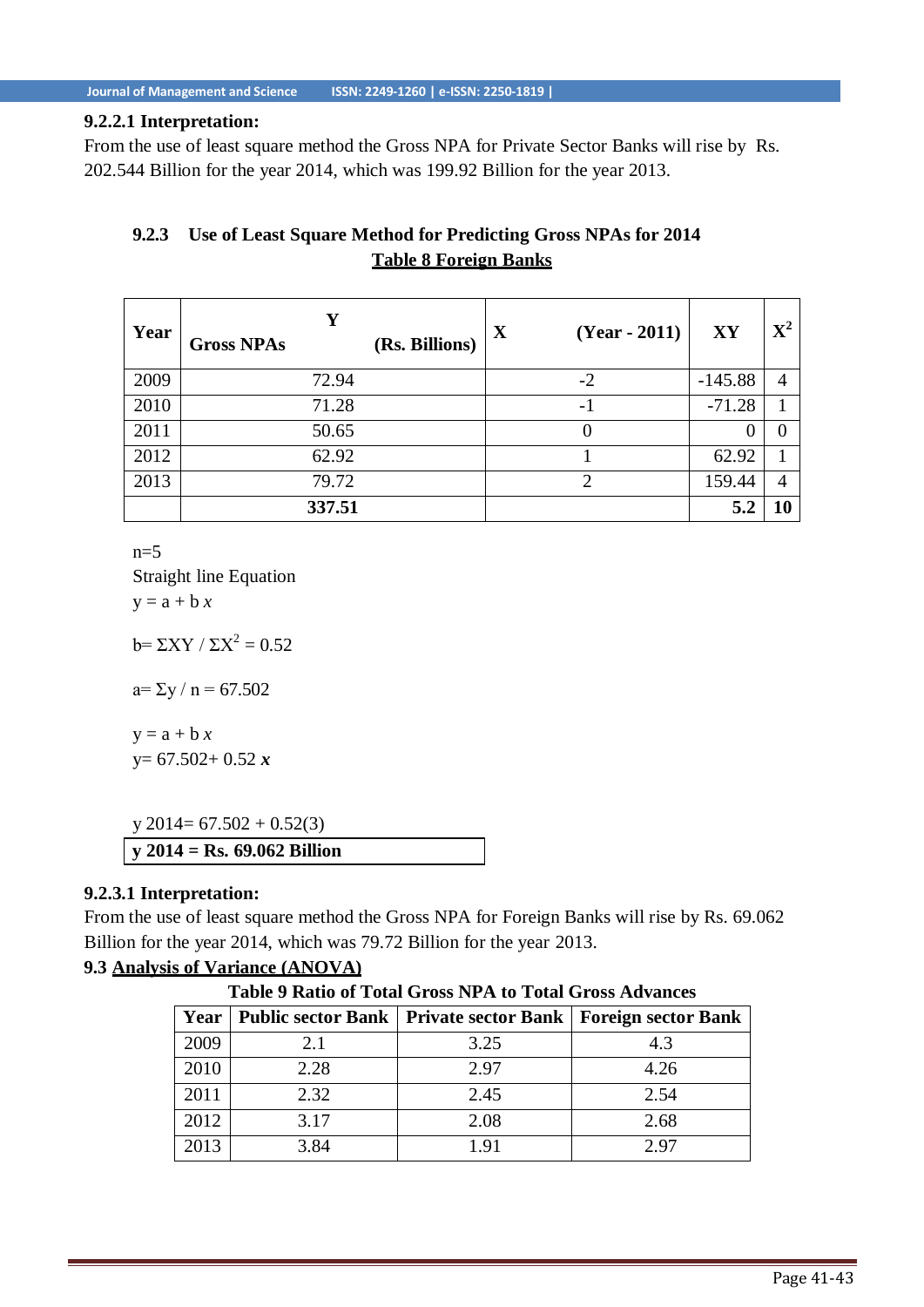|                       | Sum of Squares   df   Mean Square |                |      | F     | Sig. |
|-----------------------|-----------------------------------|----------------|------|-------|------|
| <b>Between Groups</b> | 1.805                             | $\overline{2}$ | .902 | 1.672 | .229 |
| <b>Within Groups</b>  | 6.478                             | 12             | .540 |       |      |
| Total                 | 8.283                             | 14             |      |       |      |

#### **Table 10. ANOVA for Ratio of Gross NPA to Gross Advances**

**H0:** The Ratio of Gross NPA to Gross Advances for Public sector, Private Sector and Foreign Banks does not differ significantly from the year 2009 to 2013

**H1:** The Ratio of Gross NPA to Gross Advances for Public sector, Private Sector and Foreign Banks differ significantly from the year 2009 to 2013

## **9.3.1 Interpretation:**

From the ANOVA test, it is found that the Sig. value is greater than 0.05, **so null hypothesis is not rejected**. That will conclude Ratio of Gross NPA to Gross Advances for Public sector, Private Sector and Foreign Banks does not have significant difference between the year 2009- 2013.

#### **10. FINDINGS**

- 1. The Ratio of Gross NPA to Gross Advances is decreasing for Private Sector Banks, which was 3.25 in 2009 , and has decreased to 1.91 and it is in better situation than Foreign banks and Public Banks
- 2. The Ratio of Sub- standard advances to Gross Advances is nearby 0.6 from three consecutive years starting from 2011 to 2013 for Private Banks and is better than Foreign banks and Public Banks
- 3. The Ratio of Doubtful advances to Gross Advances was having increasing trend for the Public Banks, Private Banks and Foreign Banks between 2009 -2011, still on the overall basis ratio was not greater than 1.06 for Foreign Banks, which was 1.81 for Public Banks and 1.46 for Private Banks on the upper side.
- 4. The Ratio of Loss Advances to Gross Advances is stable for Public Banks from two consecutive years 2012 and 2013 i.e. 0.14, against 0.18 in the year 2009.The ratio was greater in Foreign Banks, i.e. 0.87 in 2013.
- 5. From the least Square Method, the estimated NPA for the year 2014 is 1718.304 Billion for Public Sector Banks, for Private Sector Banks it may rise by Rs. 202.544 Billion for the year 2014 and in case of Foreign Banks it may rise by Rs. 69.062 Billion for the year 2014. The Highest NPA is predicted for Public Sector Banks in the year 2014.
- 6. From ANOVA test it is found, Ratio of Gross NPA to Gross Advances for Public sector, Private Sector and Foreign Banks does not have significant difference from 2009 to 2013, and it does not reject our null hypothesis.